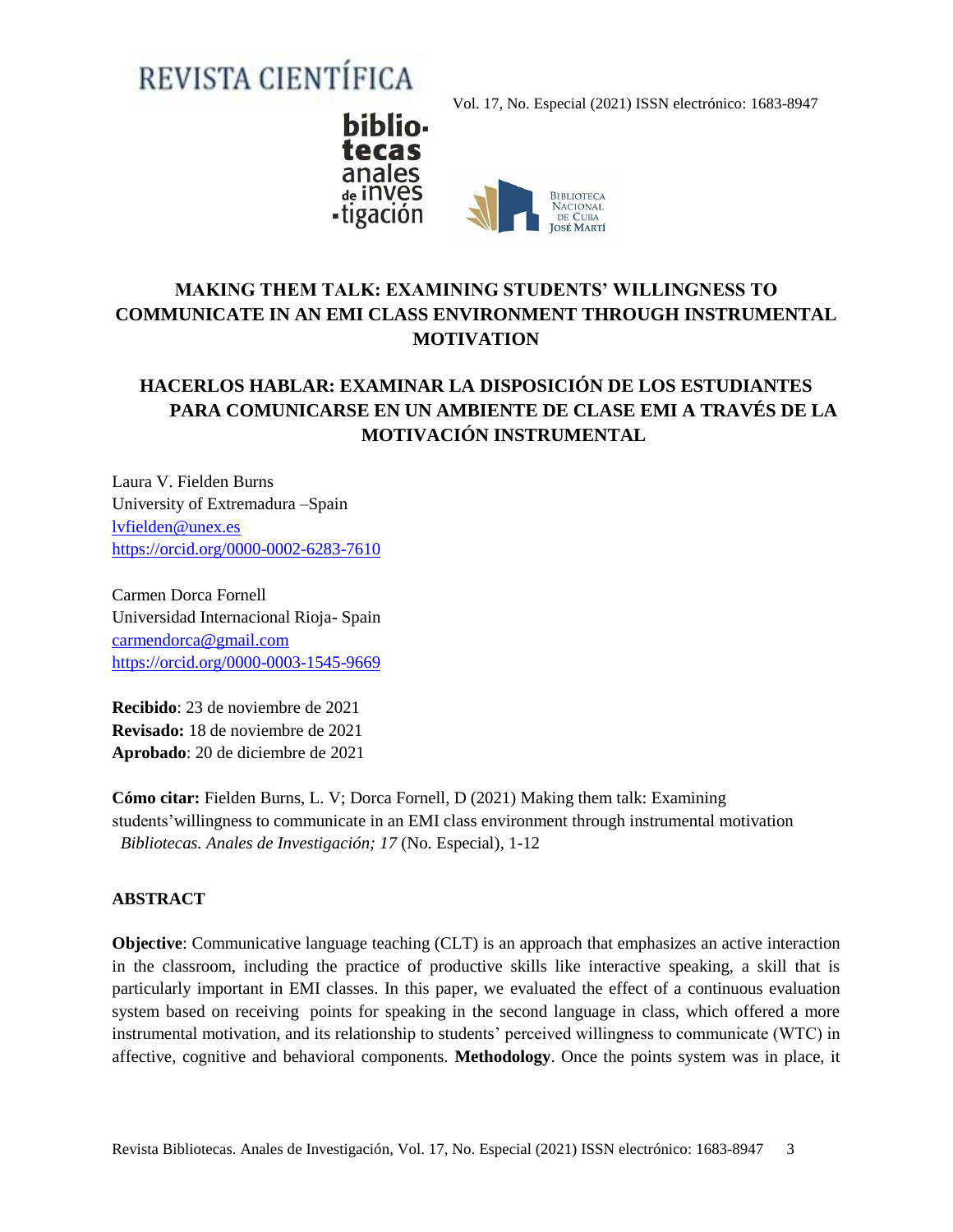was used to encourage students to improve their fluency by participating in class in English, avoiding Spanish. When the course finished, a questionnaire examined their perceptions of the system and how it affected their English use in class. **Results**. Our results indicated a high percentage of students, 81%,who evaluated the system positively overall and who would want to continue it in the future, though lower levels of agreement were seen when looking at comfort and enjoyment. Finally, the qualitative results echo this data while offering more nuance on how the system affects students WTC. **Conclusions**: We conclude that the system was positive for students' perceptions of their WTC, despite it being an instrumental motivation that looks toward a more extrinsic orientation. **Originality**. Our work explores the value of a positive reinforcement system that can push students to be more active about their foreign language use in class and explores an understudied area in foreign language teaching, instrumental motivation to improve students' willingness to communicate.

**KEYWORDS:** Communicative language teaching (CLT); Willingness to communicate (WTC); Englishas a second language

#### **RESUMEN**

**Objetivo:** La enseñanza comunicativa del lenguaje (CLT) es un enfoque que enfatiza una interacción activa en el aula, incluida la práctica de habilidades productivas como el habla interactiva, una habilidad que es particularmente importante en las clases de EMI. En este trabajo evaluamos el efecto de un sistema de evaluación continua basado en la obtención de puntos por hablar en la segunda lengua en clase, que ofrecía una motivación más instrumental, y su relación con la disposición percibida para comunicarse (WTC) de los estudiantes en los aspectos afectivo, cognitivo y componentes conductuales. **Metodología.** Una vez que se implementó el sistema de puntos, se utilizó para alentar a los estudiantes a mejorar su fluidez participando en clase en inglés, evitando el español. Cuando terminó el curso, un cuestionario examinó sus percepciones del sistema y cómo afectó su uso del inglés en clase. **Resultados.** Nuestros resultados indicaron un alto porcentaje de estudiantes, 81%, que evaluaron positivamente el sistema en general y que querrían continuarlo en el futuro, aunque se observaron niveles más bajos de acuerdo en cuanto a la comodidad y el disfrute. Finalmente, los resultados cualitativos hacen eco de estos datos al tiempo que ofrecen más matices sobre cómo el sistema afecta a los estudiantes de WTC. **Conclusiones:** Concluimos que el sistema fue positivo para las percepciones de los estudiantes sobre su WTC, a pesar de ser una motivación instrumental que mira hacia una orientación más extrínseca. **Originalidad.** Nuestro trabajo explora el valor de un sistema de refuerzo positivo que puede empujar a los estudiantes a ser más activos en el uso de la lengua extranjera en clase y explora un área poco estudiada en la enseñanza de lenguas extranjeras, la motivación instrumental para mejorar la disposición de los estudiantes a comunicarse.

**PALABRAS CLAVE:** Enseñanza comunicativa de lenguas (CLT); Voluntad de comunicarse (WTC); Ingles como segundo lenguaje

#### **INTRODUCTION**

Authentic communication is at the heart of communicative language teaching (CLT), which focuses on students' productive skills, in particular oral skills, yet sometimes actually getting students to talk, and continue, in their second language (L2) is difficult. What is effective in truly pushing students to use their foreign language in class? Specific types of language learning motivation, such as integrative or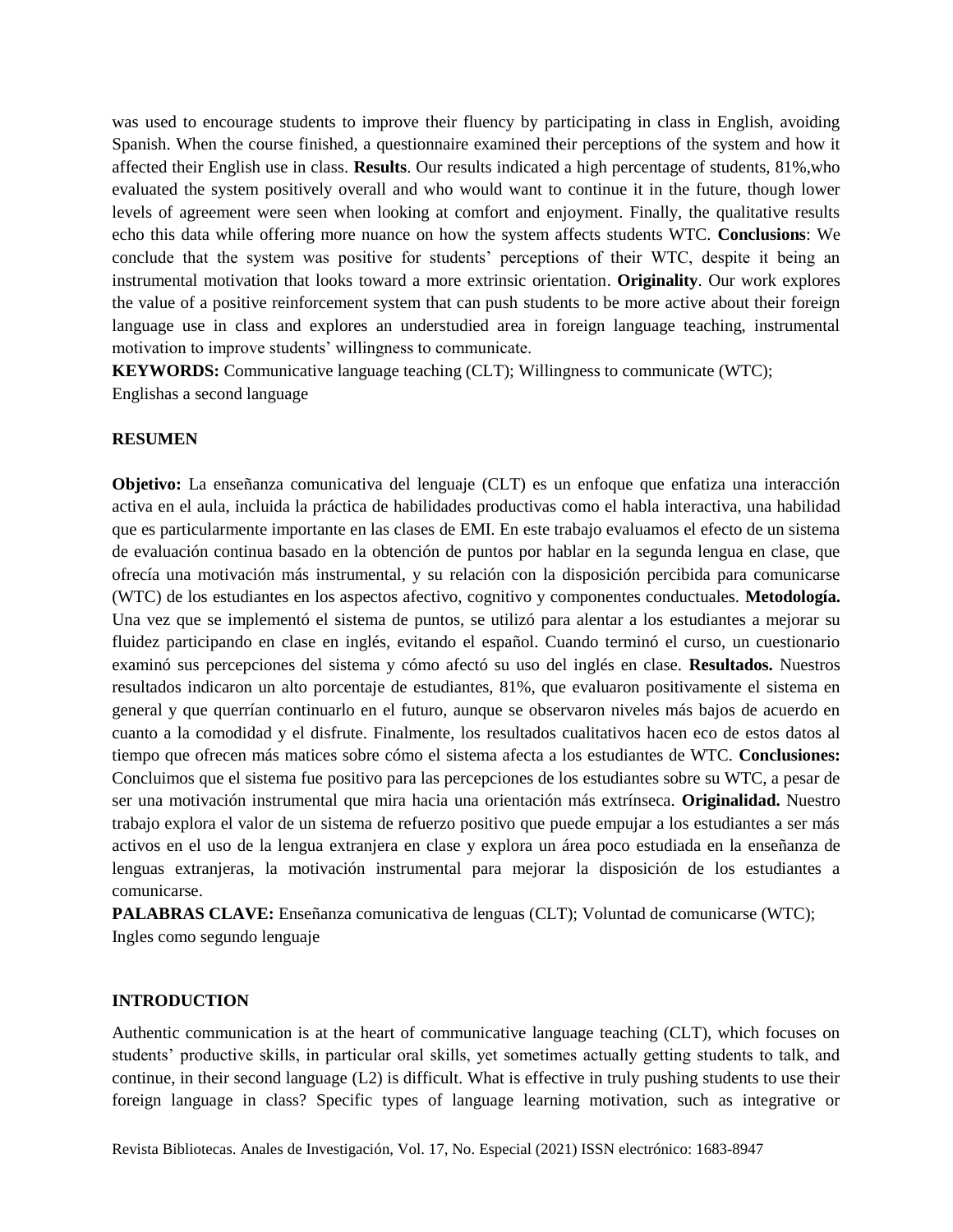instrumental (Gardner & Lambert, 1972) have been shown to predict long-term language learning success or persistence, yet they may also be important to *students' classroom behavior, such as showing why students choose to interact and engage in the L2 when they do. This becomes particularly important in English as a Medium of Instruction (EMI),which refers to* "The use of the *English language to teach academic subjects* in countries or jurisdictions where the first language (L1) of the majority of the population is not English" (Dearden, 2014), since such classes require that students actively use English to study curricular content, where the foreign language is both the vehicle for communication as well as one of the skills being worked upon, as it is used for class discussions, project work, etc*.*

One of the goals of second/foreign language educationist to "engender in language students the willingness to seek out communication opportunities and the willingness to communicate in them" (MacIntyre *et al.,*[1998,](https://www.tandfonline.com/doi/full/10.1080/2331186X.2018.1513313) p. 54). This willingness was termed willingness to communicate (WTC) by MacIntyre (1998; 2007), who established a model for WTC with 6 layers of variables associated with students' willingness to speak in the L2, including personality, L2 self-confidence, social situation, intergroup motivation, interpersonal motivation, among others. Numerous studies have used this model, and found interesting results, such as WTC being determined by how secure students feel with their classmates (Kang, 2005), how familiar a situation in class may be (Barjesteh, Vaseghi & Neissi, 2012), how factors in the classroom environment directly impact attitudes and communication confidence (Khajavy, Ghonsooly, Hosseini Fatemi, & Choi , 2016) or how perceived communicative competence is related to WTC (Elahi Shirvan, Khajavy, &MacIntyre, 2019). Other variables shown to have an effect in students' WTC in EFL environments include the effect of task types, topics, the interlocutor, the teacher's role, and the classroom atmosphere (Kang, 2005; Peng 2014). Research has indicated that students' perceptions and beliefs point to the class environment as one of the factors most often mentioned that influences their willingness to speak in class (House, 2004; Cao, 2009; Xie, 2011), yet situational factors in language class environments are also understudied, as Javad & Rahimi note (2018). In particular, no research to our knowledge has been done on assessment or evaluation methods which are tied to students' speaking in class, and how this affects their perceptions of WTC. This would represent a more instrumental or extrinsic force on students' WTC, which has traditionally not be associated with language learning success like its integrative counterpart, and which is also understudied.

The present pilot study addresses this gap in WTC and instrumental motivation research by examining the effect of a points-based evaluation system for class speaking in L2 and its relationship to students' perceived WTC in English, in three dimensions: affective, behavioral, and cognitive. We examine this motivation through the situational context of a specific classroom setting: English use in a bilingual undergraduate program at a public Spanish university (3rd year). Results will show how a more instrumental motivation, concretely, gaining points that help in their final evaluation at the end of the course, influences students' willingness to communicate in their L2.

## **METHODOLOGY**

Our objective was to examine the effect of an evaluation system based on receiving points for speaking in the L2 in class and its relationship to students' perceived WTC (affective, cognitive and behavioral components).

## **Study context and population**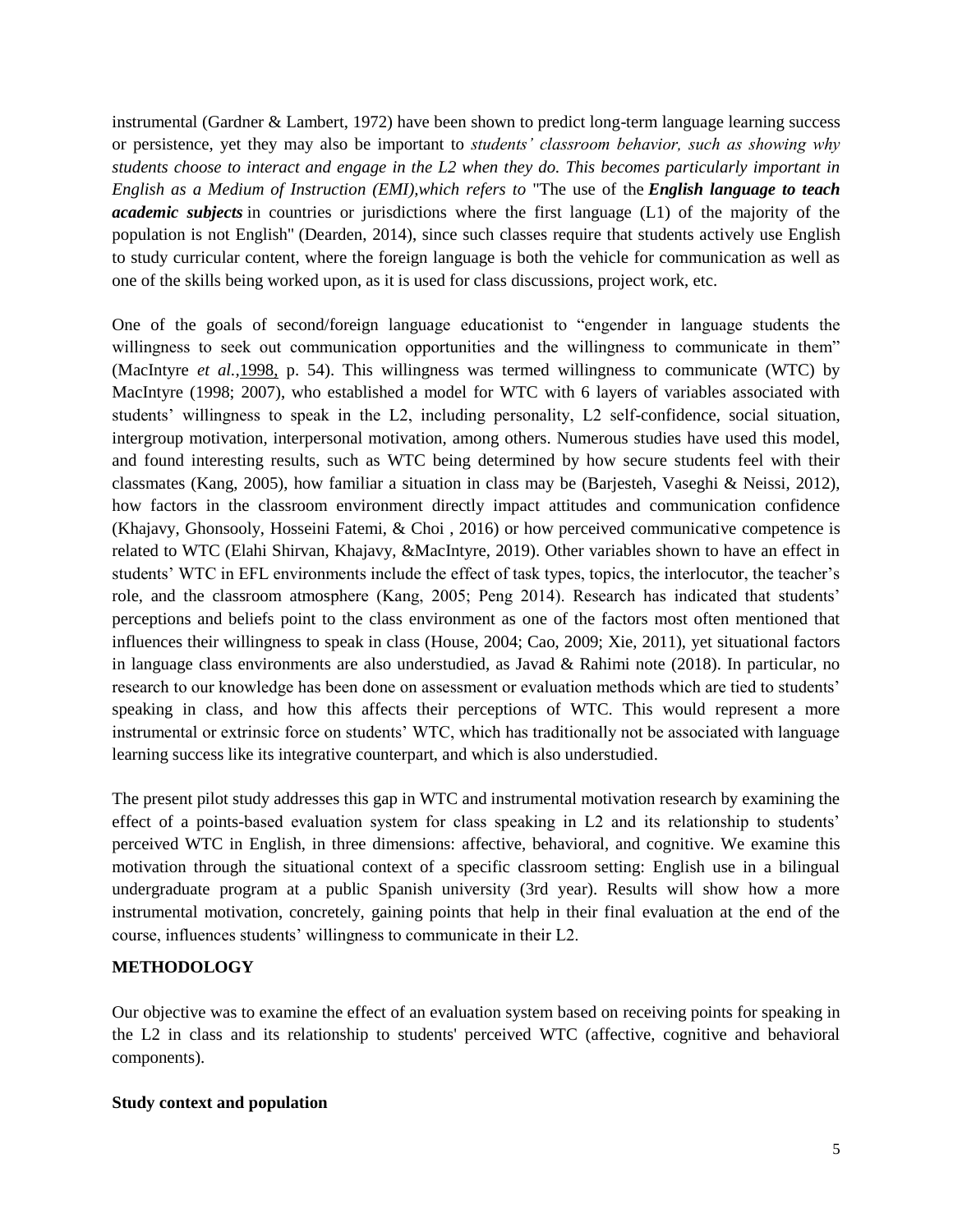This pilot study was undertaken in an undergraduate course at a public university in Spain with education majors in their third year of study in a bilingual track degree in primary education, where students take 50% of their core curriculum classes in English, what is often termed an EMI program. Despite it being a bilingual degree that students voluntarily opt into, it has proven difficult to get students to use their spoken English in class, where improved fluency is a concern (Author, in press). In this sense, accuracy was not a goal, and the quality of students' English was not considered, only if they used English the majority of the class time (avoiding Spanish).The class had 31 students, where 21 students ultimately answered a voluntary questionnaire about the points system.

# **Study structure**

Students took part in a points system where, for every seminar class in which they spoke English the majority of the time, they received one point. A total number of points were calculated corresponding to the number of total seminars to be taught after the system was in place, which were 15 seminars .It was students' goal to get as many points as possible out of 15. Seminars are smaller classes where students can more easily be heard and observed. Students' spoken language was monitored in class by the teacher, who made a note each time she heard the student using Spanish, and also of when she heard students actively using English. When class began and English was expected, a sign was posted reading ENGLISH ONLY, which was taken down when the observable period ended in case students needed to review or clarify doubts in Spanish. Students could have up to two observed uses of Spanish before they lost half a point, and then after another observed use of Spanish, they lost the entire point for that session. Points could not be made-up at a later date. As long as students did not use Spanish more than two times and also were observed actively using English, they could receive a whole point for that session. These points accumulated in a prize which amounted to giving them more choice in their final exam essay questions. This prize was staggered, so that there were several different choice possibilities for getting 80% or more of the points, or 50-79% of the points available. Once the course had ended, the quantitative questionnaire was issued to students in their native language, Spanish, who took it voluntarily and anonymously. The method for this research is triangulated, including a quantitative phase with the Likert item, self-report questionnaire and qualitative data from open-ended questions which occurred at the end of the questionnaire.

## **RESULTS**

## **Quantitative results**

Quantitative results will be examined in three dimensions: affective, behavioral, and cognitive, where affective looks to students' opinions about such factors as their enjoyment of the point system, behavioral to how they think the system effected their language learning behavior, and cognitive on their beliefs about the system and how it functioned in general.

In terms of affective results, students felt relatively comfortable using the system, where 42% marked this positively (Figure 1). They were much more positive on indicating that they liked the point system ("*I've liked having the possibility of receiving points for speaking in English"),*at 80%. In terms of enjoyment ("*I've enjoyed speaking in English more because of the points")*, there was a draw, where 42,8% marked this positively and the same percentage, 42,8% marked this as negative. These results are reflected in Figure 1.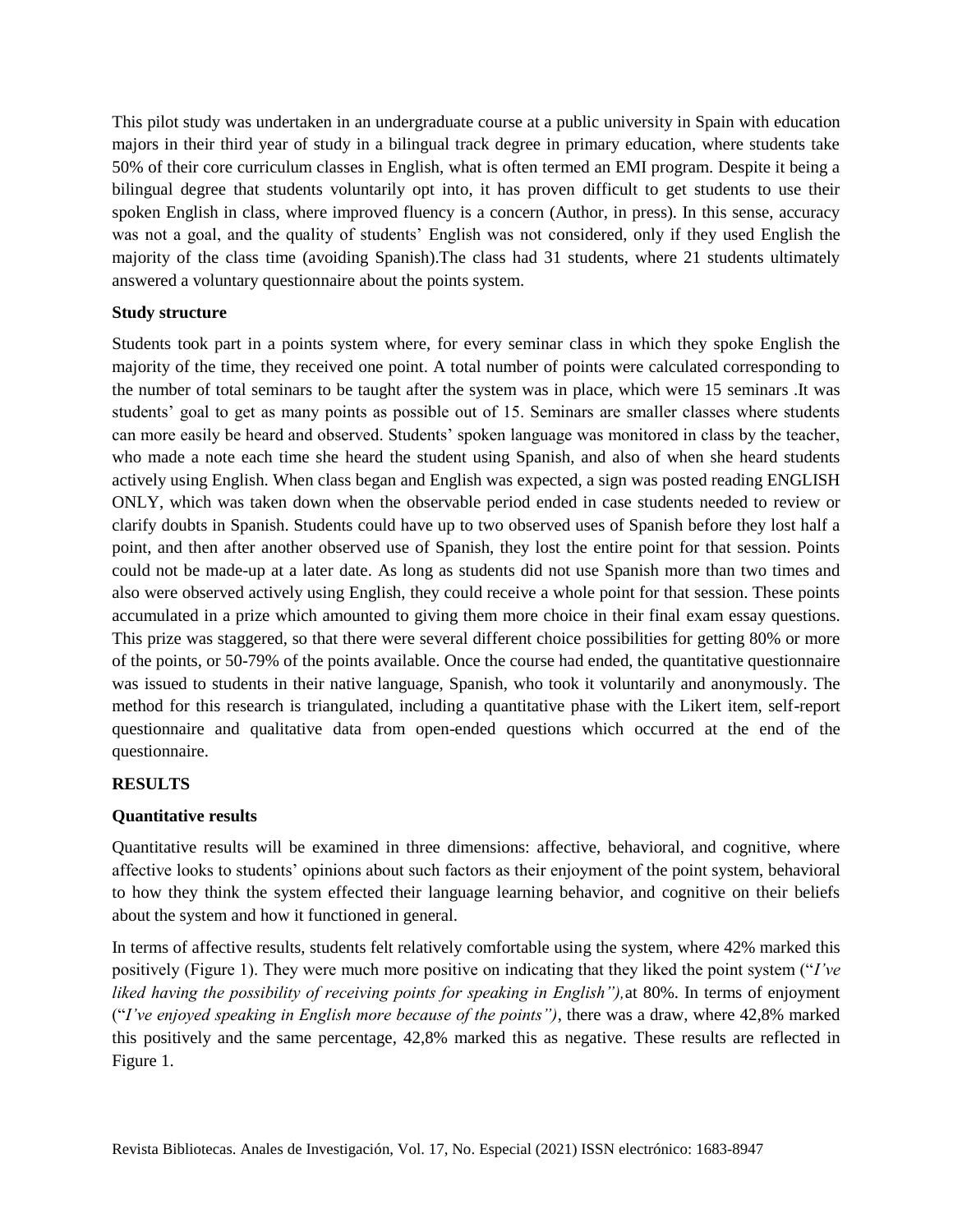# **Figure 1.** Affective dimension results: Students liked the system, felt comfortable and enjoyed speaking due to it



In terms of how the students saw the point system altering their language learning behavior, 61,9% agreed with the statement: *I think I've spoken more English in this class because of the possibility of receiving points*(19% disagreed), while 57,2% marked *If it wasn't for the points, I would have spoken more Spanish in this class* in agreement (33,3% disagreed). In terms of improving their English, 66,7% agreed with the item *I think I have improved my spoken English in class because of the points* (while 19% disagreed), Figure 2 Behavioral Dimension.

**Figure 2.** Behavioral Dimension: Students felt the system made them speak more English, less Spanish and improved their English overall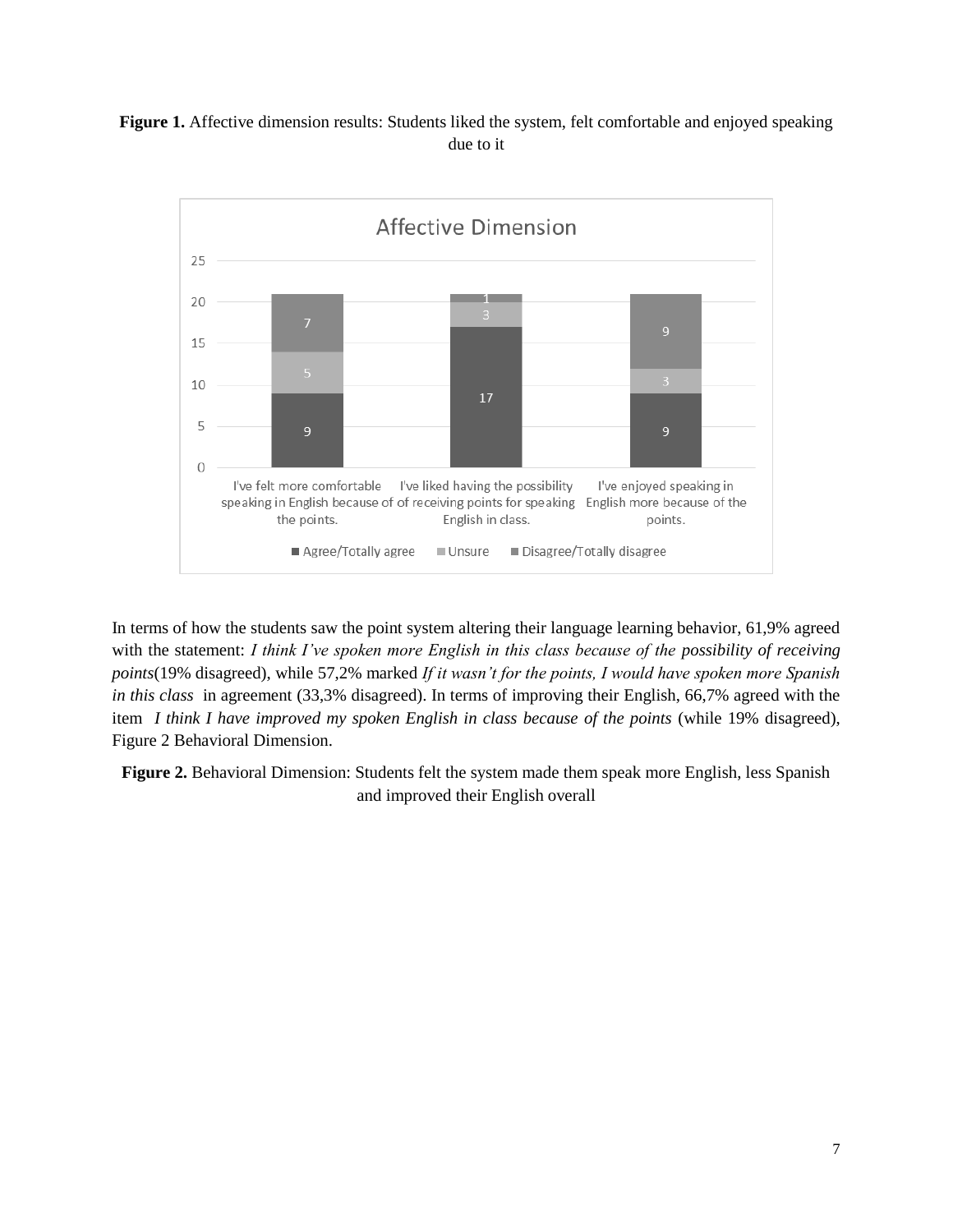

Finally, when examining students' beliefs, here called the cognitive dimension (Figure 3),about the point system, 52,3% noted that "It has seemed easier to speak in English because of the points"(28,6% were unsure here, and 19% disagreed). A similar percentage, 57,1%, agreed that "I think the possibility of receiving points has facilitated my speaking English in class" (23,8% disagreed). A larger majority, 76,1% agreed that "I think speaking only English in class in bilingual subjects should be rewarded in some way"(16% disagreed).

**Figure 3.** Cognitive dimension: Students felt the system facilitated speaking, and made it easier as well as agreed speaking English should be rewarded in general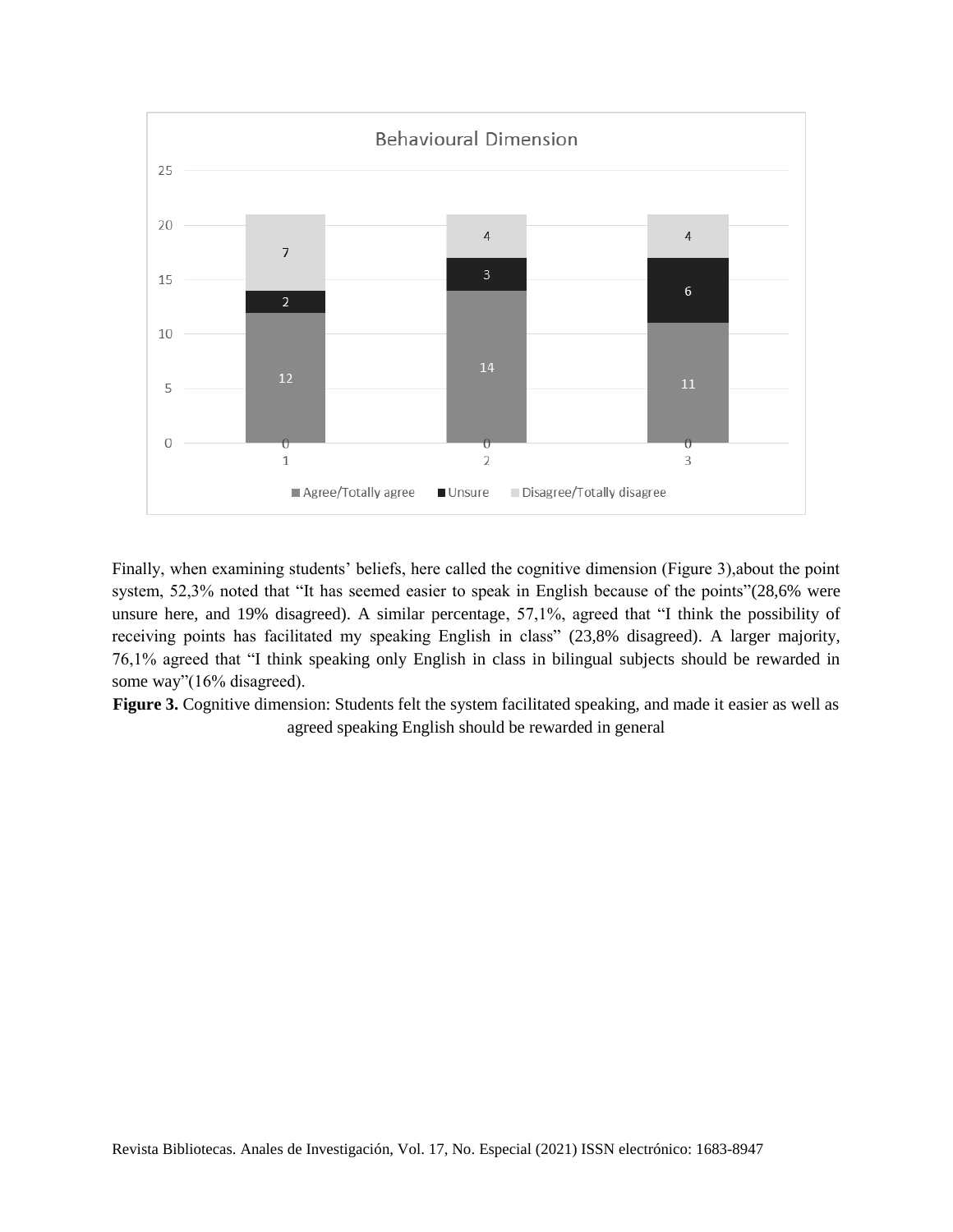

When comparing this system to other possibilities, 81% would want to continue with a similar pointbased system (Figure 4).

**Figure 4.** Future points system: Students agree that a similar points system should be used in the future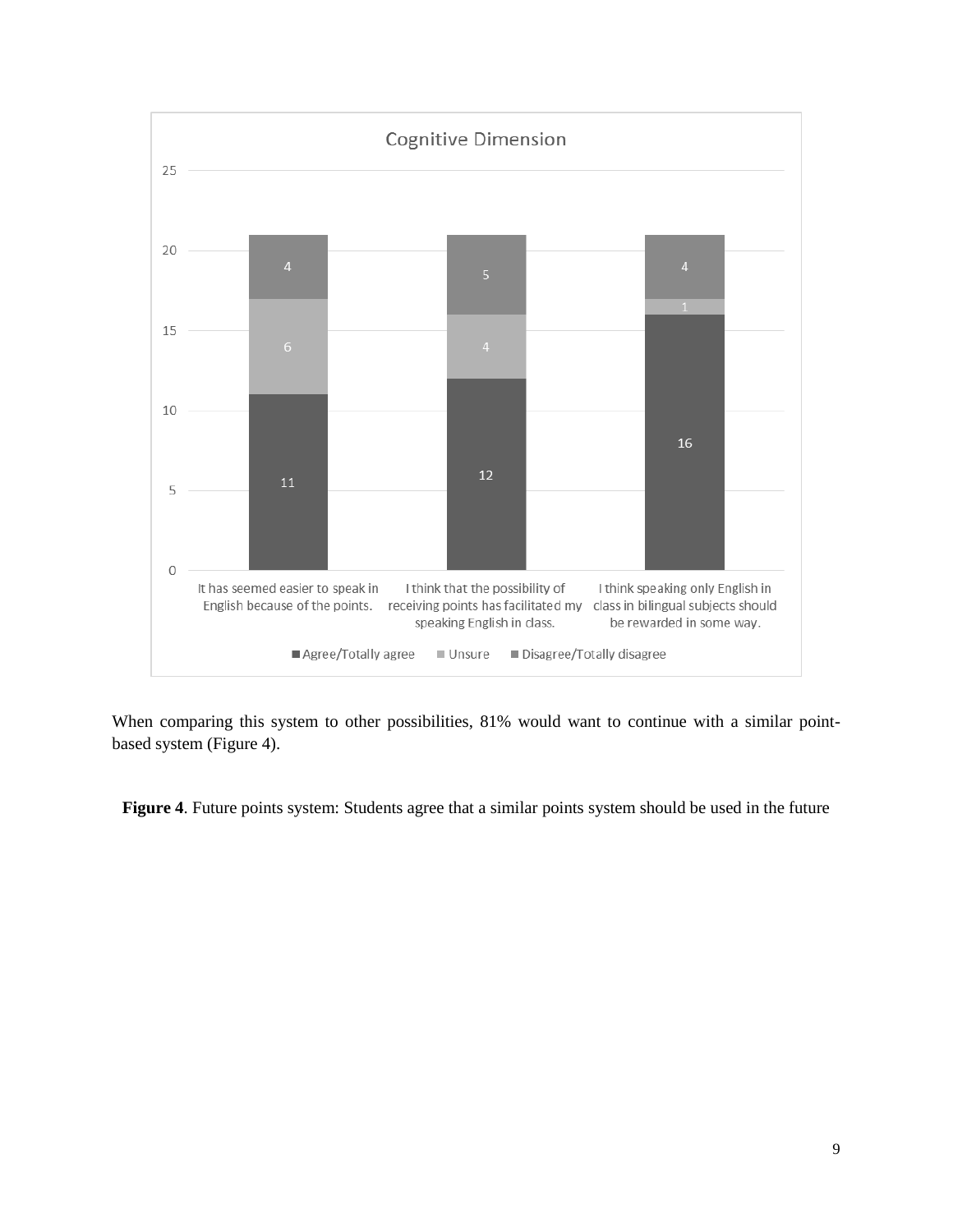

#### **Qualitative results**

In order to triangulate the date, we also gathered qualitative data on students' opinions. For the prompt "Tell me in your own words: Do students speak more English under a points reward system, or something similar? Why or why not?, some students responded negatively, although their responses were not so much to the system itself but rather toward the idea that a system was necessary:

#### **Student 1:**

-"It seems a bit absurd to me, since if you have chosen this bilingual degree program, it is because you are interested in learning to teach in English. If you don't want to speak English, why do this degree, if there is the option of studying in Spanish? The same for elementary school children: I do see it as viable, but at the University? It's like you're going to do a science degree and you don't want to learn the language of math, so why are you there if you don't want to study math?"

#### **Student 2:**

-"I believe that the use of English in the degree program should not be rewarded because each person should be responsible for their level of English in order to be a good teacher in the future. Much less should they be rewarded in the bilingual section because everyone, when signing up for the program, knows what they are getting into (50% of the credits in English).

#### **Student 3:**

-Yes, because it increases the motivation to be able to obtain something more than just a grade. However, I think we should speak English to learn and not just looking toward the grade"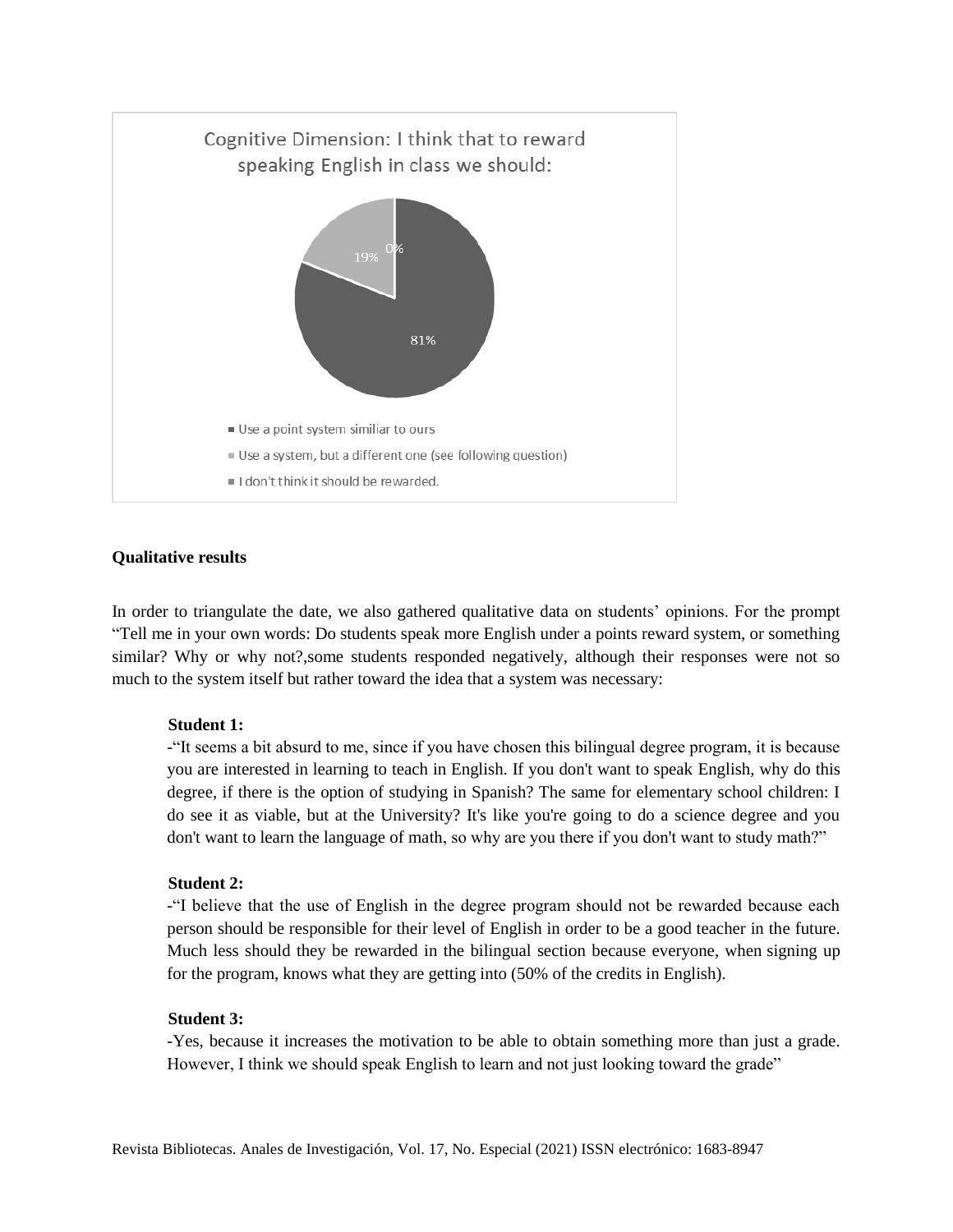In the last student's response we note a positive response to the system, but again a negative one to the need for such a system, echoing the other two students here.

As noted, the majority of students' written responses were positive, and we can classify these into two larger areas: general motivation and good discipline (fences, prods, whips and channels). In the first, general motivation, students' comments were positive for the points system because they associated it with good motivation overall, where some comments were:

-"It motivates us to improve ourselves by earning points and we also learn to speak fluently and enjoy English more".

-"I think so because this way the students are more motivated and will participate more in class".

-"Personally, I think it works both because the student is motivated and because being small groups there are more possibilities to speak".

-"From my point of view, it is a way of motivating students. With rewards it is much more motivating for them to speak the language".

-"I believe that students use English more if they receive points for it because they act as a stimulus and positive reinforcement that motivates students to use it".

Other student comments that were positive on the points system seemed to go a step beyond it being just motivating. They indicated that it operated as a sort of fence, which kept students from using their Spanish too much:

-"I do think that they tend to speak more English, as it is a form of motivation to get a higher grade and at the same time it is a way of not falling into the temptation of speaking Spanish: otherwise you will lose points. Likewise, I have loved working in groups because it is easier to communicate in English with colleagues and gradually lose the fear of using English to express all our ideas".

They also saw the system operating as a sort of whip that obligates students to use English more, some with more negative connotations (obligation, worry):

> -"In my opinion, by having a points system in place speaking in English is more "an obligation than if it were not rewarded".

> -"By being more aware of the points or the reward that is received for speaking in the language, you worry more about speaking it to be able to be rewarded".

Others noted a more positive framing: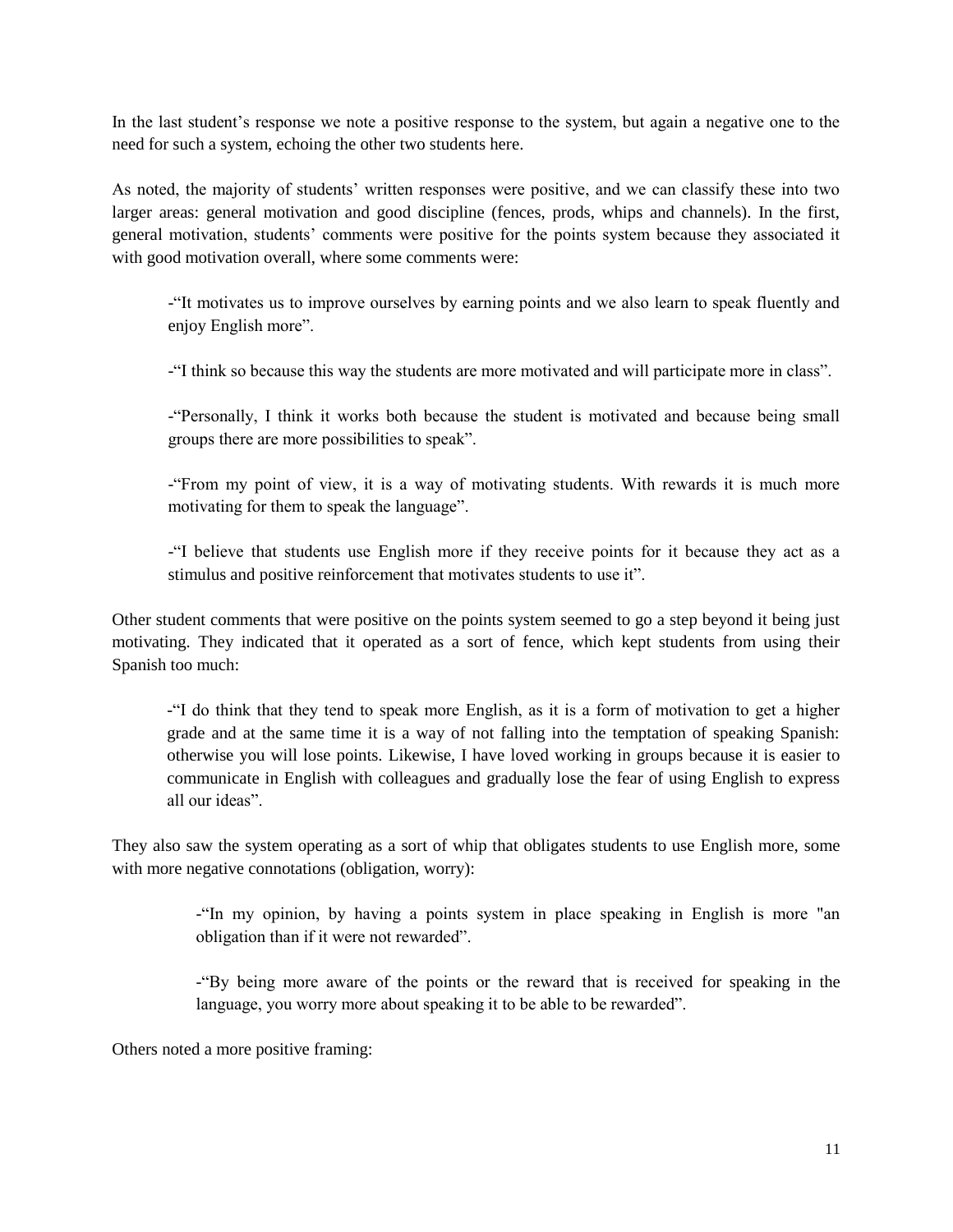-"Yes, because it increases the motivation to be able to obtain something more than just a grade. However, I think we should speak English to learn and not just looking toward a grade".

Finally, other comments in this category looked to the point system as positive as a channel to get something beyond their normal attainment for an English class, sometimes with a positive trade-off, such as it requiring less effort than if they were trying to motivate themselves on their own:

-"Yes, because it is a way for them to motivate themselves so that they can acquire a higher level with little effort"

-"I think yes, since those who may feel some fear or shyness when speaking in a language other than their mother tongue are rewarded, when receiving points, we are encouraged to speak in class".

-"Yes, because on the contrary they would not bother or make an effort to speak in English and, therefore, an improvement in English would not be observed".

-"I think so, since it helps to promote its use and helps us to get used to using it, in such a way that the English necessary for the learning standards in which we find ourselves in the bilingual program is spoken".

## **DISCUSSION**

Overall the point system, an instrumental tool for motivating students to practice spoken fluency in class, worked well for this group of students in a bilingual undergraduate degree program. It was rated favorably by students using it overall, where 81% said they liked the system, although comfort in using it and enjoyment were rated considerably lower at 42% and 42,8%, respectively. These were the lowest marked items for agreement in the overall questionnaire, so this may merit further questions. It may be that the system, which included being observed by the teacher who adjudicated the points, caused discomfort or lessened enjoyment. On the other hand, this difference may point to the fact that a more explicit push towards spoken language production may cause some tension, since using a foreign language in a spoken environment can cause higher levels of anxiety than other, less productive skills (Horwitz, 2010). Productive tasks have inherent social and personal risks such as embarrassment, and it may be that some level of discomfort is inevitable.

The system was also positively received in terms of its effectiveness for language skills, where 61% agreed that they spoke more English and 66,7% agreed that they improved their English. They also indicated that it was easier to speak English at 52% with this system and that it facilitated their speaking English at 57%, which seems to show that the system was simple to follow and aligned with the objective that students improve their speaking fluency. It should be noted again that fluency was the goal of this system, so that we are not rating the quality of students' discourse, which might require a different system and which, if emphasized here, might cause more language learning anxiety. Students also pointed to the future in indicating that they feel speaking only English in class should be rewarded at 76%, though some negative comments clearly revealed disagreement with this idea in the qualitative data. They also would not change the system but follow a similar one in the future, which points to the fact that it is a system they would like to use again.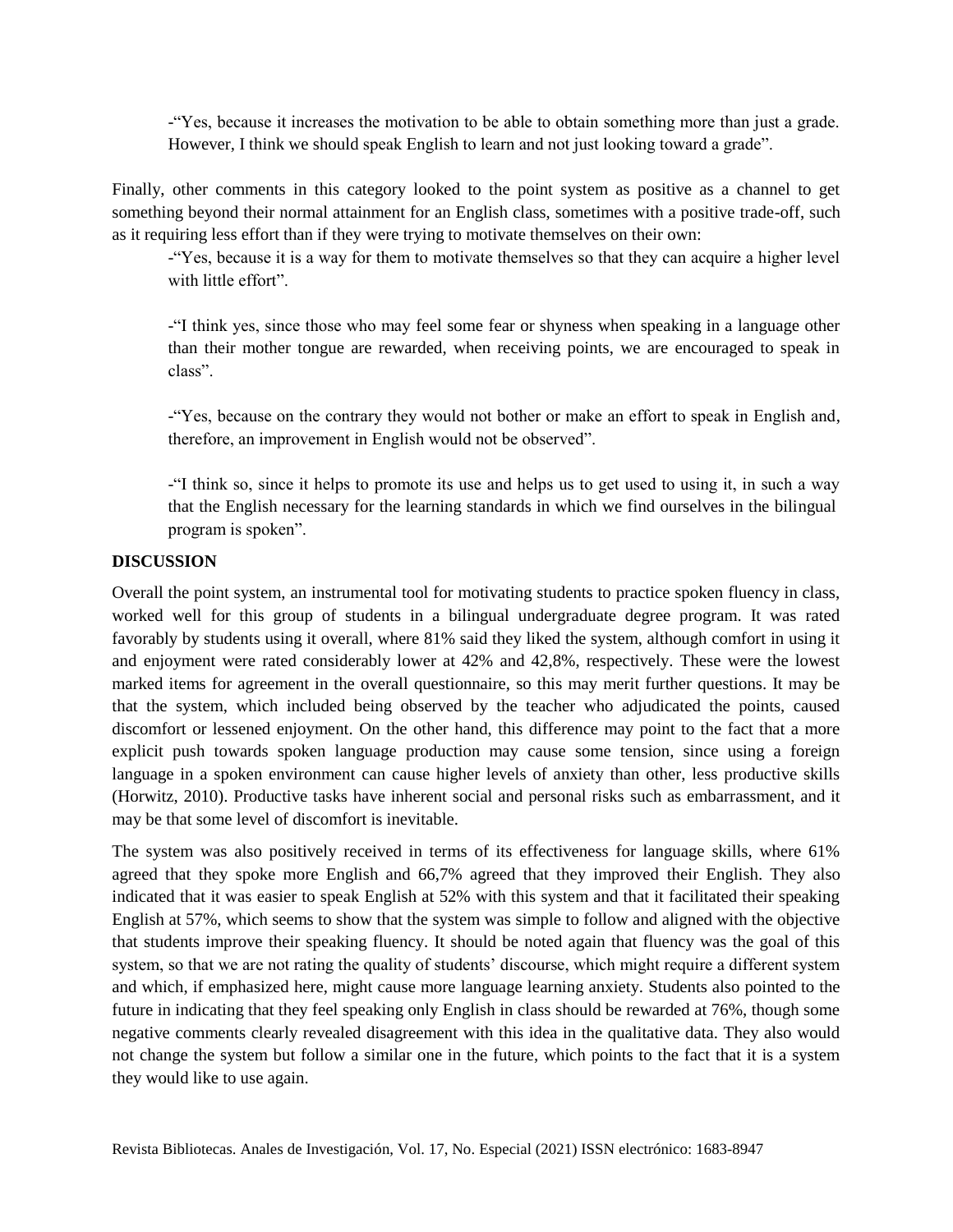The detail in the written comments seems to point to why they believe it works: a point-based system, an instrumental motivation for using the language, obligates or prods students to use the language for an extrinsic reason, while acting at the same time as a fence to keep their L1 at bay. It can also be a conduit for better language learning habits, and result in better outcomes, helping students to overcome such personal traits as shyness, perhaps even with less effort, as indicated in the written comments.

# **CONCLUSION**

Classroom factors are often mentioned as influencing students' WTC, where the classroom environment, teacher's role and their relationship with other students are important factors (House, 2004; Cao, 2009; Xie, 2011), but a gap exists in the research in terms of the classroom environment and evaluation. This paper asked if specifically more instrumental motivations, such as being able to earn points toward a final exam, would positively or negatively influence students' perceptions of their English use in class. Instrumental motivation over the years has fallen in disfavor, given the importance of integrative motivation in language learning and its predictive quality for future language success (Hernandez, 2008). Yet instrumental motivation seems omnipresent in most students' motivational orientations, and shouldn't be ignored. At least when teaching in an institutional, academic setting, it seems in fact impossible to avoid such extrinsic motivations: students are graded at the end of a course, and in Spain in particular; the grading system is still quite top-down, where one final exam can determine passing or failing the entire course. If students are going to have to act within such a system, offering the possibility of tying these instrumental constraints of weighty exams to a daily, more continuous system that explicitly rewards their efforts, is interesting. There is also a quality of gamification to such a system, where competition is introduced, though students are only competing against themselves and for themselves, since earning points will give them the ability to choose their final exam format. We should keep in consideration that such a system may not be ideal in terms of the possibility of causing some discomfort as an explicit push for students to produce language, and we should make sure students do not unduly experience anxiety in this process, keeping an eye out for individual differences which can affect language learners, such as shyness, etc.

Future queries would investigate how such a system might work within and with integrative factors, including classroom dynamics (small groups and project work) and cultural work. It would also be interesting to examine how they mitigate other extrinsic factors and possibly give students more control over other extrinsic factors.

## **BIBLIOGRAPHIC REFERENCES**

- Barjesteh, H., et al. (2012). Iranian EFL learners' willingness to communicate across different context-and receiver-types. *International Journal of English Linguistics 2*(1), 47.
- Cao, Y. (2009). Understanding the notion of interdependenceand the dynamics of willingness to communicate Unpublished doctoral dissertation). TheUniversity of Auckland, Auckland, New Zealand.